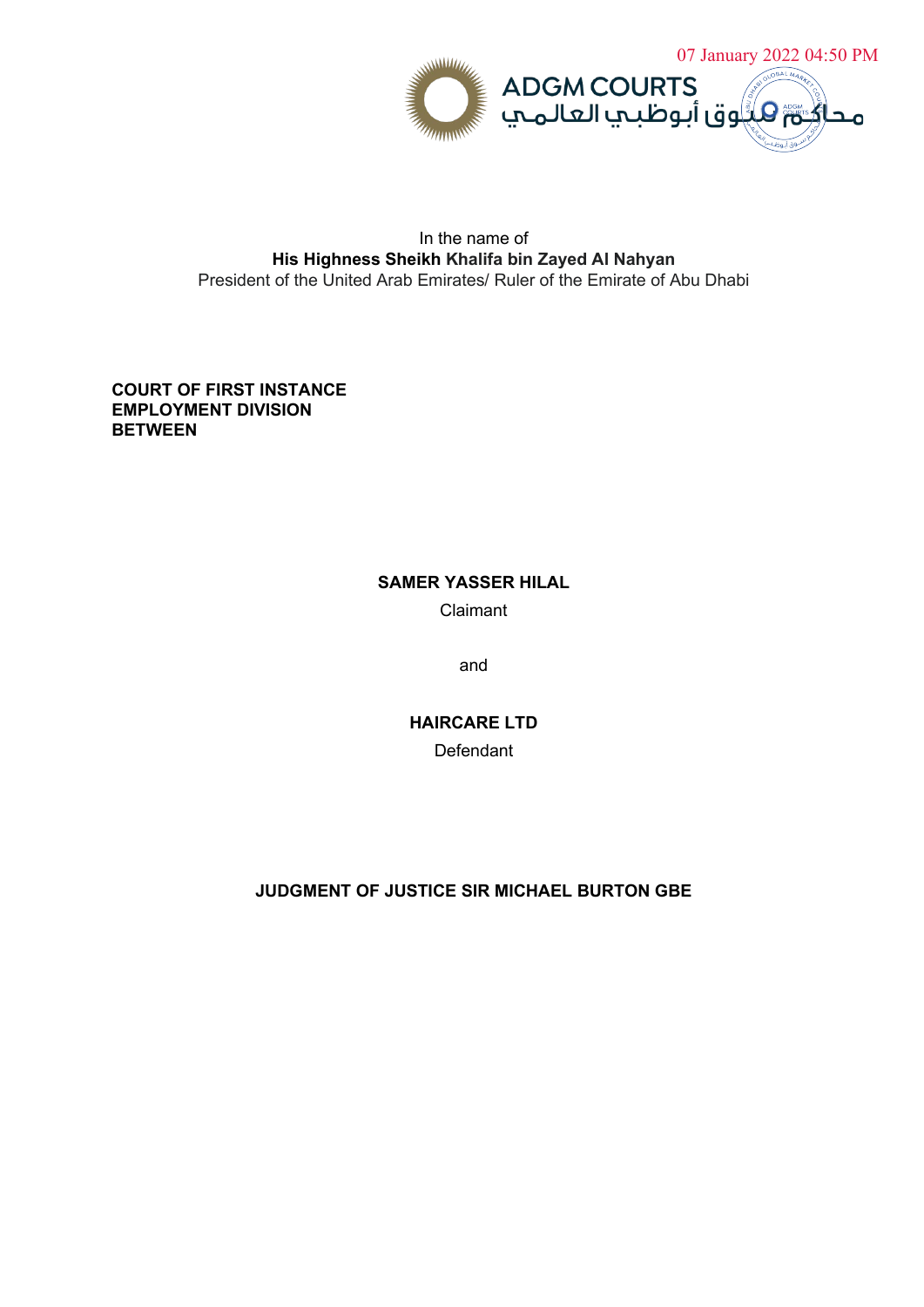

| <b>Neutral Citation:</b>       | [2022] ADGMCFI 0001                                                                                                                                                                                                                                                                                         |
|--------------------------------|-------------------------------------------------------------------------------------------------------------------------------------------------------------------------------------------------------------------------------------------------------------------------------------------------------------|
| Before:                        | His Honour Justice Sir Michael Burton GBE                                                                                                                                                                                                                                                                   |
| <b>Decision Date:</b>          | 7 January 2022                                                                                                                                                                                                                                                                                              |
| Decision:                      | Judgment be entered in favour of the Claimant in the total sum of<br>1.<br>AED149,679.50, being as to the admitted sum of AED2379.50 unpaid<br>commission, and as to damages:                                                                                                                               |
|                                | AED100,000 for salary;<br>a.                                                                                                                                                                                                                                                                                |
|                                | AED30,000 for commission;<br>b.                                                                                                                                                                                                                                                                             |
|                                | AED8,000 for annual leave;<br>C.                                                                                                                                                                                                                                                                            |
|                                | AED1,900 for repatriation;<br>d.                                                                                                                                                                                                                                                                            |
|                                | AED3,500 in respect of end-of-service gratuity;<br>e.                                                                                                                                                                                                                                                       |
|                                | AED900 for medical insurance; and<br>f.                                                                                                                                                                                                                                                                     |
|                                | AED3,000 for deducted visa costs.<br>q.                                                                                                                                                                                                                                                                     |
|                                | 2.<br>Interest shall accrue on the judgment sum at the rate of 5% per annum<br>from the date of judgment until payment.                                                                                                                                                                                     |
|                                | The parties are to file and serve their costs submissions as to liability<br>3.<br>and quantum with the Claimant to file his written costs submissions in<br>light of this judgment by 4.00 pm on 13 January 2022 and the Defendant<br>to file its written costs submissions by 4.00 pm on 20 January 2022. |
| <b>Hearing Date(s):</b>        | 13 and 14 December 2021                                                                                                                                                                                                                                                                                     |
| Date of Order:                 | 7 January 2022                                                                                                                                                                                                                                                                                              |
| <b>Catchwords:</b>             | Wrongful termination of fixed-term employment contract, mitigation of loss,<br>employee's entitlement towards damages including salary, commission,<br>annual leave, repatriation, end-of-service gratuity, medical insurance and<br>deducted visa costs.                                                   |
| <b>Cases Cited:</b>            | Boston Deep Sea Fishing & Ice Co v Ansell (1888) L.R. 39 Ch. D 339 CA                                                                                                                                                                                                                                       |
| <b>Legislation Cited:</b>      | <b>ADGM Employment Regulations 2019</b>                                                                                                                                                                                                                                                                     |
| <b>Case Number:</b>            | ADGMCFI-2021-021                                                                                                                                                                                                                                                                                            |
| Parties and<br>representation: | Mr Samer Yasser Hilal, the Claimant (self-represented)<br>Mr Firaz El Essber, Managing Director of the Defendant, for the Defendant                                                                                                                                                                         |

# **JUDGMENT**

1. This has been the hearing of the Claimant's claim arising out of the termination of his employment as a hairdresser, under an Employment Agreement commencing 25 July 2019 ("**Employment Agreement**"), at Haircare Beauty Salon ("**HBS**"), by the Defendant, of which the controller was and is Mr Firaz El Essber ("**Mr. El Essber**"). His employment was summarily terminated, it is now common ground, on 25 September 2020. The Defendant admits the termination, and the onus is consequently upon it to justify the dismissal as having been for cause, namely for gross misconduct in accordance with clause 8 of the Employment Agreement, and so Mr. El Essber gave his evidence and called his witnesses first.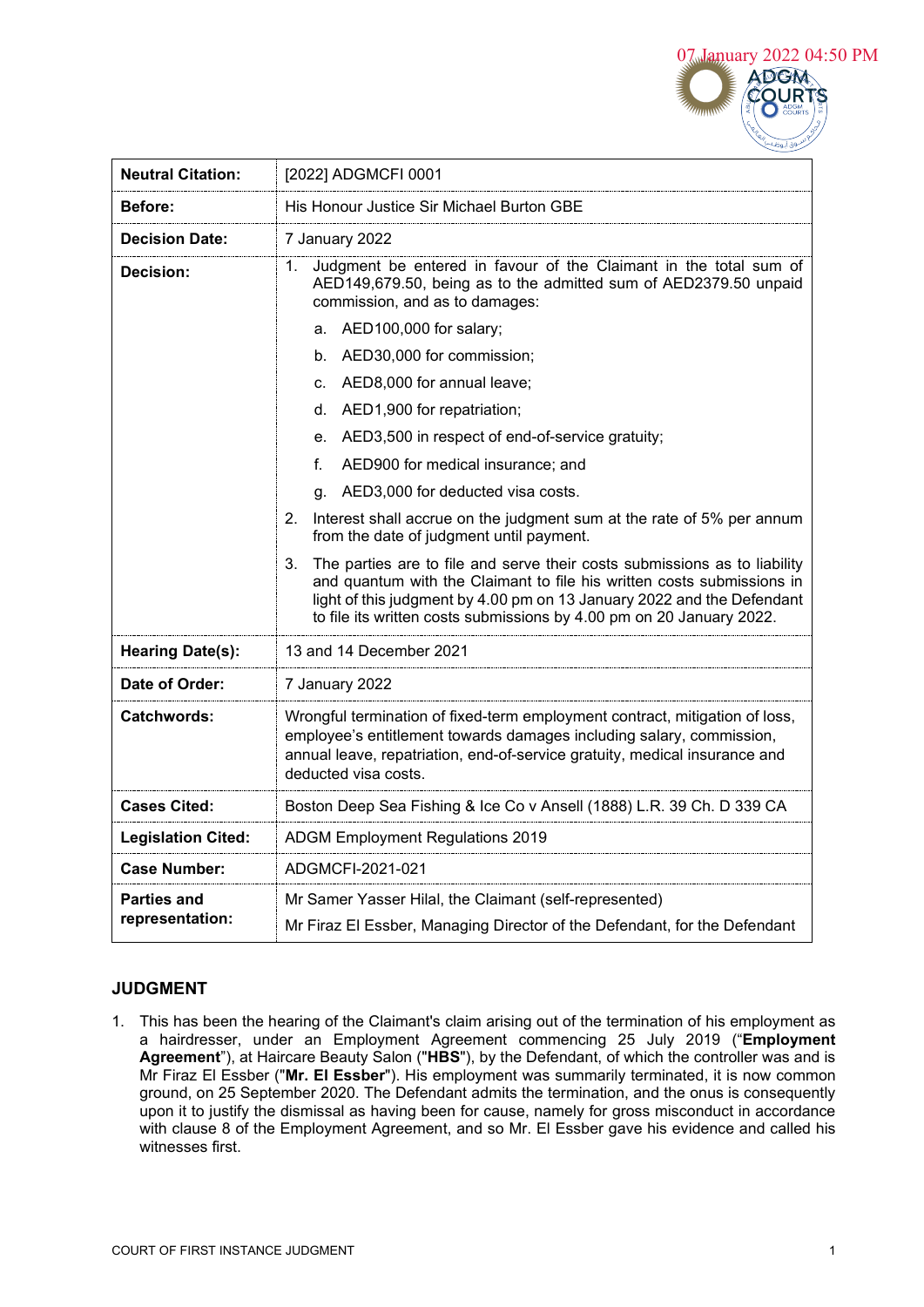

## **Terms of employment**

2. I set out the relevant terms of the Employment Agreement below, and I indicate the areas of dispute.

#### *Duration*

3. The Employment Agreement was for three years, as provided at clause 8 (with bold emphasis in the original):

*"The duration of this agreement is three years renewable, it may be amended or cancelled by mutual agreement of the parties*..."

- 4. Clause 8 contains provisions in relation to termination for cause and termination by reason of the employee's disability. The three-year term is also emphasised in clause 4, which provides that if the employee wants to terminate the contract "*before completing his 3rd year of employment*" he must repay the cost of his visa. There were accordingly 22 months of the three-year contract still outstanding at the date of termination. The Defendant will be liable to pay damages in respect of that period (subject to the Claimant's duty to mitigate) unless it can establish good cause pursuant to clause 8.
- 5. The Claimant's salary was paid up to 31 August 2020. As a result of my judgment of 15 June 2021, I ordered a further AED5,000 in respect of salary for the month of August 2020. Since the August salary had, unknown to me and not then appreciated by the parties, in fact been paid, that judgment sum stands in respect of the unpaid September salary. On that basis, salary is paid up to 30 September 2020. Entitlement to further payment depends upon my resolution of the issue of gross misconduct.

#### *Remuneration*

- 6. The salary according to the Employment Agreement was AED5,000 monthly. The Claimant alleges that in fact it was agreed to be AED6,000, and that AED1,000 was paid over and above the rate of salary provided for in the Agreement, but he does not pursue that claim. In addition to salary, the Claimant was paid commission in accordance with an oral agreement with the Defendant.
- 7. It is common ground between the parties that, in accordance with a WhatsApp message sent by Ms Julie Nuera ("**Ms. Nuera")**, the Defendant's then receptionist at the time, there was commission owed to the Claimant in the sum of AED3,379.50, and it was also there recorded that there had been a cash advance of AED1,000 falling to be credited. It is thus agreed that the sum of AED2,379.50 is due to the Claimant on any basis. The Claimant alleges that this commission was at the rate of 25% of the monies paid by clients serviced by him at the salon, which amount was never less than AED3,000 monthly, paid to him by cheques which the Claimant arranged to have cashed, as he had no bank account. Mr. El Essber alleges that the commission was variable, dependent upon the services provided, calculated by Ms Nuera. Ms Nuera would have been able to give further detail of this, had she given evidence, as she intended, but unfortunately she is in the Philippines and her attendance by video link was not in the event possible.
- 8. The Defendant has provided no details about the calculation or payment of commission or its method, and all that was disclosed by the Defendant was a work tally sheet for August and September 2020, apparently showing a list of customers and the prices they paid. The Defendant's case is that the commission was gratuitous, and that the Claimant had no contractual entitlement. The Claimant's evidence is that commission was agreed at the outset with Mr. El Essber, although not included in the Employment Agreement at Mr. El Essber's request, that he always received the commission each month in an amount which was never less than AED3,000, and that, without the commission, AED5,000 would have been an inappropriately low remuneration for a senior hairdresser of his experience and admitted skill. Apart from that issue, the question of any liability to continued commission post termination depends upon my resolution of the gross misconduct issue.

#### *Annual leave*

9. The Claimant is entitled by clause 3(c) of the Employment Agreement to annual leave of one month. The Claimant denied that he had taken any annual leave for the period of his employment, and that the only period he was away was for one week in December 2020, when he went to Lebanon, for which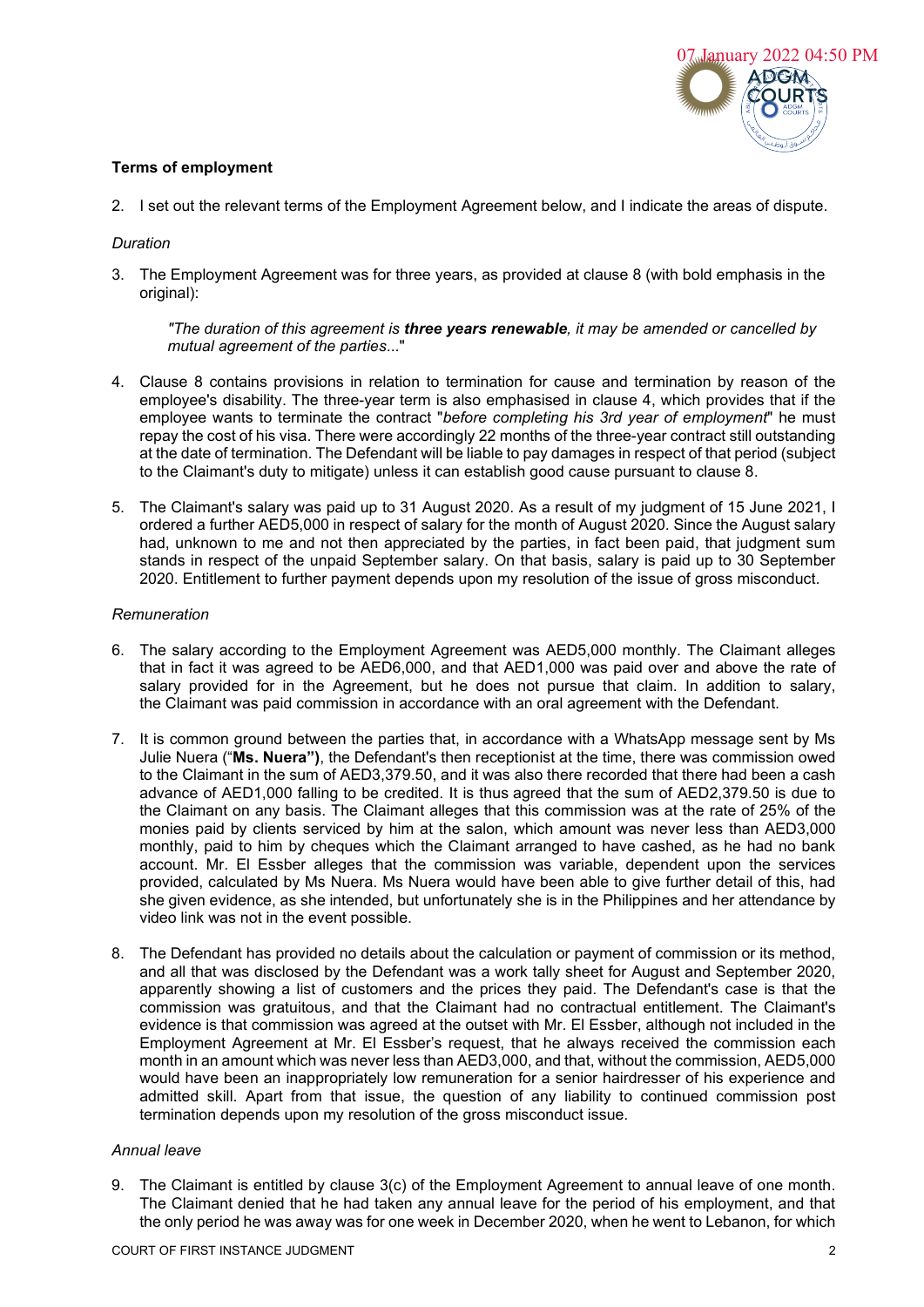

period he was not paid. That would entitle him pursuant to ss.22 and 23 of the *ADGM Employment Regulations 2019* ("**the Regulations**") to (approximately) AED8,000, including the monthly commission. Mr. El Essber says that the Defendant paid the Claimant for that period of one week in Lebanon, though he has provided no record: and that in any event the Defendant should be entitled to treat the period of lockdown (when the salon was closed) from 15 March 2020 to 10 June 2020 as annual leave of the employee. Quite apart from challenging that proposition, the Claimant alleged that in fact he had been caused by the Defendant to work during that period, at a different site, The Haircare Workshop in the World Trade Centre.

### *End-of-service gratuity*

10. This entitlement again depends upon the resolution of the issue of gross misconduct, which would disentitle the Claimant to payment (s.59(4) of the Regulations). Otherwise, it would follow that, pursuant to s.59(2) of the Regulations, the Claimant is entitled to 21 days at his basic wage (i.e. not including commission in accordance with s65 of the Regulations) being 70% of AED5,000.

### *Repatriation*

11. The parties agree that, again subject to the issue of gross misconduct which would disentitle the Claimant, the Claimant would be entitled to the cost of an air ticket to Lebanon at a cost agreed at AED1,900 pursuant to s.63 of the Regulations, unless the Claimant obtained alternative employment rendering the repatriation unnecessary. As will appear, the Claimant is subject to a deportation order as a result of the Absconding Summons brought against him in the Abu Dhabi Courts by the Defendant, so that such repatriation will, as the Defendant accepts, take place.

### *Health insurance*

12. The Claimant is entitled pursuant to clause 3(e) of the Employment Agreement to medical insurance covered by the Defendant. The Defendant has disclosed a copy of a policy said to be for 12 months expiring on 6 May 2020, at a cost of AED632. The Claimant asserts that in the light of the need for continued coverage under the contract, a year's insurance was purchased in the sum of AED900, deducted from his salary. Again, Ms. Nuera would have been able to assist, had she been able to attend. The figure of AED900 looks reasonable in the light of the cost of the policy cover disclosed by the Defendant, and the Defendant has produced no documentation relating to the cover subsequent to 6 May 2020 which the Defendant was obliged to provide under the Employment Agreement.

# *Deducted visa costs*

13. The Defendant deducted AED3,000 from the Claimant's salary for visa costs. Leaving aside any impact of s.14(2) of the Regulations, the Defendant relies at paragraphs 2-3 of its Defence on clause 4 of the Employment Agreement set out in paragraph 4 above, obligating the Claimant to repay the visa costs, but only if the Claimant "*wants to terminate the contract*" before the expiry of the 3 year term.

# *Mitigation*

- 14. If the Claimant's claim for breach of contract succeeds, i.e. if the Defendant's case of justified dismissal for gross misconduct fails, then the Claimant would be entitled to continuing remuneration pursuant to: paragraphs 3-5 above and, subject to the resolution of the issues on commission, paragraphs 6-8 above, but subject to the Claimant's duty to mitigate.
- 15. The issue arises as to whether he could and should have mitigated by finding alternative employment both up to now and continuing until expiry of the 22 months. The Defendant issued, almost immediately after he dismissed the Claimant, an Absconding Summons in the Abu Dhabi Courts, which resulted in the police seeking to arrest the Claimant and to the Claimant's inability to find any employment in that period while facing the Absconding Summons, and in any event it appears that, no doubt in order to protect the Defendant's position as Mr. El Essber saw it, he appears to have warned off possible employers of the Claimant such as the Beach Hotel and the Grand Hyatt.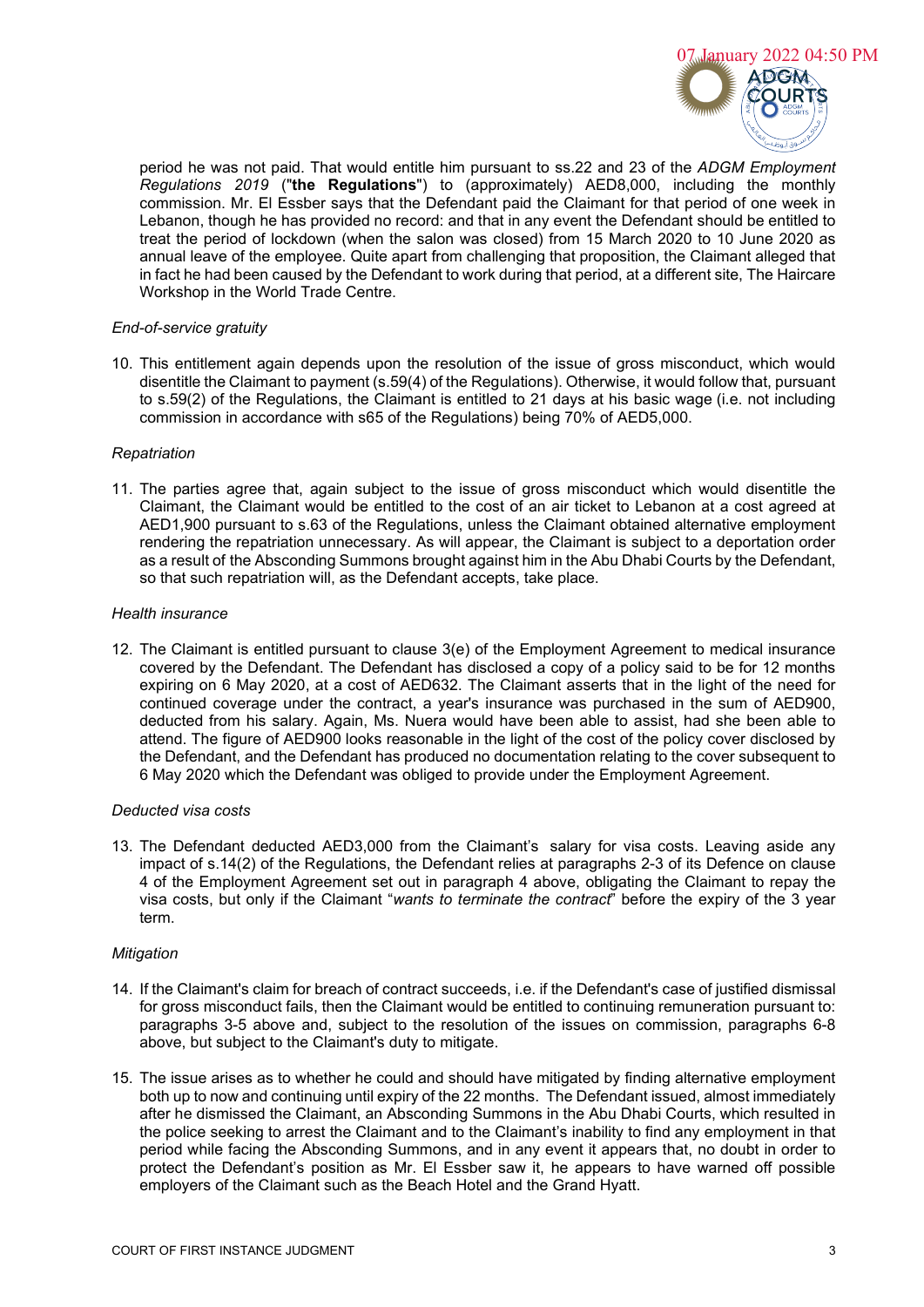

16. The Defendant asserts that the Claimant was in some way responsible for his problems with the Abu Dhabi authorities by reference to a complaint about unpaid rental for a car, but in the papers which I have seen there is no reference by the Abu Dhabi judicial authorities to any other issue than the fact that the Claimant had absconded from the Defendant and consequently breached the terms of his work permit. In any event the result was that the Claimant was found guilty on the Absconding Summons by the Abu Dhabi Courts, and his appeal failed, and he was sentenced to serve, and did serve (at a time which caused this trial to be adjourned when it was otherwise fixed), to 28 days imprisonment and thereafter to be deported. A second Absconding Summons was issued by the Defendant but this has also now been disposed of. The Claimant's case is that thus he could not have obtained any alternative employment, although he accepts that he was trying to put together a WhatsApp group of potential clients, as described by Ms Samia Naser ("**Ms. Naser**"), a witness called by the Defendant. He is now to be deported pursuant to the decision of the Abu Dhabi Court on the Absconding Summons and will be returned to Lebanon, where he plans to try to find alternative employment as a hairdresser, although, given the well-publicised difficulties of the economy in Lebanon, that may not be easy.

#### **Issues for decision**

17. These are the issues for me to decide, after hearing witnesses, 8 in all, though I did not regard the evidence of Mr. Jesam Abece for the Claimant as being of any relevance.

#### *Dismissal for cause*

18. I turn to the one issue upon which almost all other matters depend. The Defendant sets out his case by reference to the evidence of Ms Manal Hamdan ("**Ms. Hamdan**") and Ms Souha El Natour ("**Ms. El Natour**"). Ms. El Natour describes how, at a date which Mr. El Essber in his evidence estimated as about six weeks before the events of 23-25 September 2020, she had told Mr. El Essber that a friend (whom she identified in evidence in answer to the Claimant to be Ms. Hamdan) had told her that the Claimant had claimed in a conversation with that friend to be the owner of HBS, i.e. the Defendant. Ms. El Natour said that she had called Mr. El Essber and he had told her that the Claimant was not the owner, but was his employee and that "*Stev*e [the Claimant] *likes to show off on social media. It seemed to me that Firaz* [Mr. El Essber] *didn't take the story seriously*". Mr. El Essber confirmed in evidence before me that he did not raise Ms. El Natour's conversation with the Claimant or complain about it to him. Then came the evidence of Ms. Hamdan. She gave an account that at her hairdressing salon she employed Ms Nadin Al Salibi ("**Ms. Al Salibi**"), and that in the last week of September 2020 (plainly 23 September) the Claimant had attended at her salon and started to talk with her by way of a complaint on behalf of Ms. Al Salibi, who was a girlfriend of the Claimant, about the terms and conditions which Ms. Hamdan was proposing for Ms. Al Salibi's employment. It seems that the conversation became heated. The Claimant, according to Ms. Hamdan, said in the course of that heated conversation that he owned HBS. If she was so informed by the Claimant (and he does not accept that) she would have known the contrary from her earlier conversation with Ms. El Natour, unless she is confusing the two occasions. In any event she told the Claimant to leave and asked her PRO to phone up HBS, and then herself contacted Mr. El Essber to complain about the Claimant. On 1 October 2020, i.e. after Mr. El Essber had dismissed the Claimant, she wrote an email to Mr. El Essber which read as follows:

"[The Claimant] *came to our salon asking for more clarification about the contract that already signed by Nadeen, then I told him talk to our PRO and he started to shout and don't want to listen or understand (anger issues) we can't continue with such a level!! He refused, told us that we change the contracts etc., he caused a big problem without any reason.... When we met last month he introduced himself as the owner of haircare salon in Cleveland and many other salons in UAE and abroad*."

This is obviously a reference to the earlier conversation she had had with Ms. El Natour. In her email dated 20 October 2021 produced as part of her witness summary for this hearing , she added that "*we told him if he showed again near our shops we will call the police*".

19. Mr. El Essber's account to me was that, although he had taken no steps in relation to the earlier conversation with Ms. El Natour, in the light of Ms. Hamdan's conversation, which he had on the Wednesday 23 or Thursday 24 September 2020 he was concerned about the risk to his salon, and that the fact that Ms. Hamdan had said that the Claimant claimed to be the owner of the Defendant caused him to be concerned; and on Friday, 25 September 2020, he spoke to the Claimant from his home, the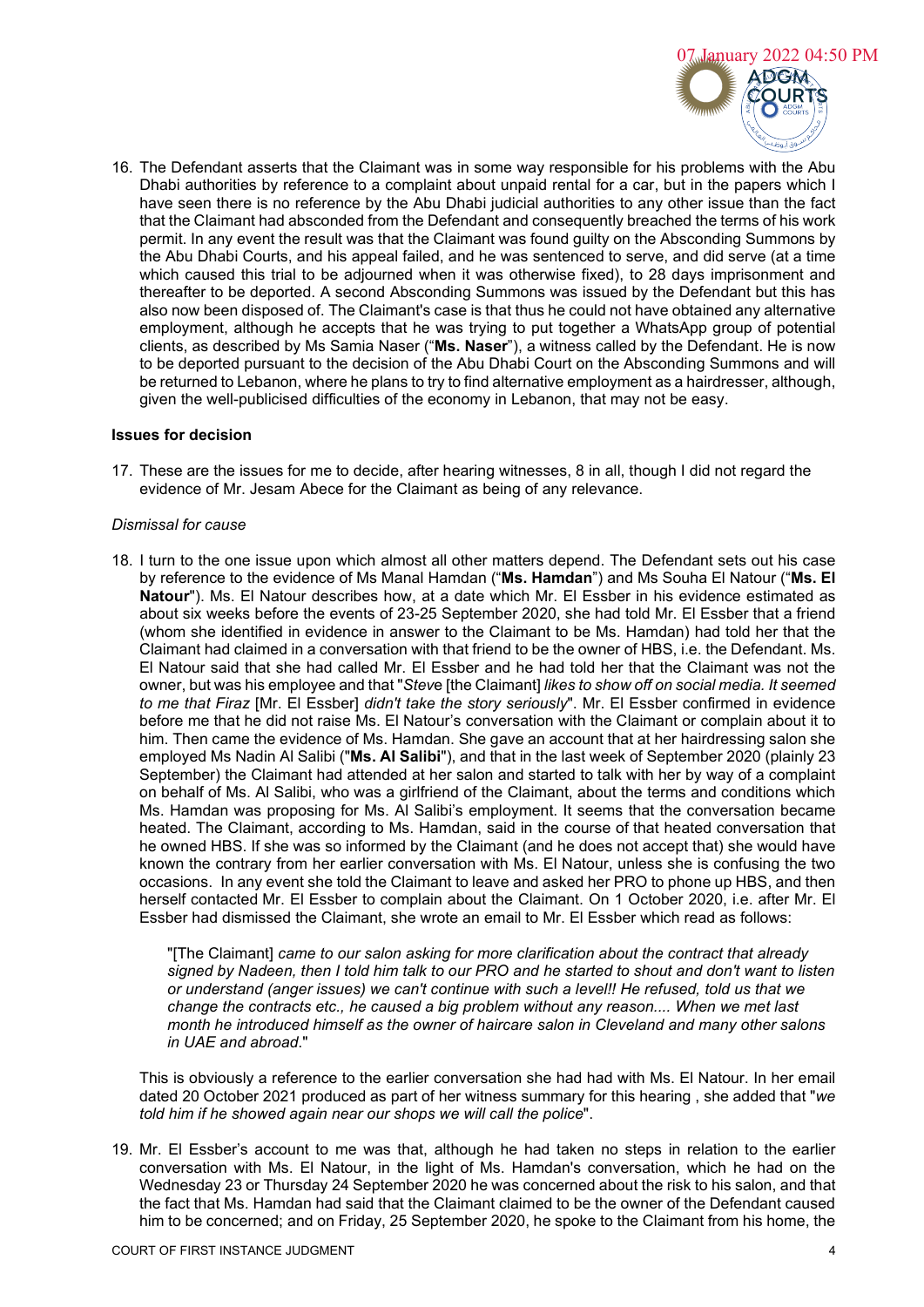

Claimant being in the salon, and that after some strong words between them he dismissed the Claimant. He made other complaints about the Claimant, that he had acted as if he was the manager of the salon when he Mr. El Essber was not there; but, that apart, the other complaints he mentioned all relate to matters after the termination. The first is by reference to the evidence of Ms. Naser, referred to in paragraph 16 above, as to the fact that she was disturbed to find, after the Claimant had left the Defendant, her name on a WhatsApp list of the Claimant: although this does not seem to me to be material to the Defendant's case, the Claimant denies that it was he who added her name. The second is by reference to the evidence of Ms Sabrine Achir ("**Ms. Achir**"). This was not known to the Defendant at the time of dismissal, but in the light of the authority of **Boston Deep Sea Fishing & Ice Co v Ansell** (1888) L.R. 39 Ch. D 339 CA, if it could have justified the dismissal had it been known at the time then the Defendant might still be able to rely on it. Ms. Achir's evidence was that in the course of the Claimant doing her hair, he criticised her hair extensions, which she had in fact had had done by someone else at the Defendant's salon, and, according to her, recommended where she might have improvements made. The Claimant says that he accepts that he did criticise the hair extensions, while doing the customers hair, which would be a natural thing to do, but denies that he suggested that she had the work redone elsewhere. On any basis this does not amount to sufficient justification for summary dismissal, at least without further investigation, nor his complaint, denied by the Claimant, and never the subject of any prior warning to the Claimant, of his managerial conduct in the salon.

- 20. It is against this background that it is plainly the case that the justification for dismissal of this senior employee from his three-year contract hangs solely on whether it was reasonable for Mr. El Essber to do so in the light of his conversation with Ms. Hamdan.
- 21. The Claimant's case was that, although he did go to see Ms. Hamdan to have it out with her about Ms. Al Salibi's contract of employment, and that the discussion, which quickly transferred from the reception area of Ms. Hamdan's salon to the coffee shop at the front, may well have got heated, he did not say that he was the owner of the Defendant. Once Ms. El Natour clarified, when she gave evidence, after Ms. Hamdan, that the friend in question was Ms. Hamdan, it does appear, by tying up that fact with the reference in Ms. Hamdan's email of 1 October 2020, that the conversation in which the Claimant is suggested to have said that he was the owner of the Defendant's salon was in fact some time earlier. But in any event it is apparent that, insofar as there was anything said to Mr. El Essber by Ms. Hamdan about the Claimant's claim to be the owner of the Defendant, it was the same matter as that reported to him earlier by Ms. El Natour, which he accepted he had done nothing about (and, according to Ms. El Natour, had treated as not being serious). Insofar as Ms. Hamdan said that she had said to him that if he came back she would call the police, that may have been said in the course of their heated discussion, but the whole matter had nothing to do with the Defendant. The Claimant's account of the events on 24 and 25 of September 2020 leading to his termination is then quite different from that of Mr. El Essber, in that, on his case, the strong words which he did have with Mr. El Essber had nothing to do with Ms. Hamdan. Ms. Al Salibi came to the salon on the afternoon of 24 September, while the Claimant was working there, and Mr. El Essber took her down to the beach, because he said he wanted to talk with her. What then happened is in the event largely unchallenged. Mr. El Essber accepts that he spoke to Ms. Al Salibi and told her that the Claimant was a bad man and that she should not have anything to do with him, and that he had a wife and family. The Claimant relates that Ms. Al Salibi was upset and told him what Mr. El Essber had said. In the telephone call on the next day he complained to Mr. El Essber that he had no right to have spoken to Ms. Al Salibi, and that he should not have interfered with his personal affairs. The conversation between them on the telephone on the Friday, 25 September 2020 did become extremely heated, but on that topic, and ended with Mr. El Essber arranging for the security guards to attend and have the Claimant removed from the premises, effectively resulting in his dismissal.
- 22. The evidence of Ms. Al Salibi supported the Claimant, both as to what had happened at Ms. Hamdan's salon and also in relation to the fact that Mr. El Essber had taken her down to the beach and said "*bad things*" about the Claimant, which she had, in a state of considerable upset, reported to the Claimant. As I have said, Mr. El Essber did not challenge Ms. Al Salibi in relation to the general content of their conversation and said in closing "*I cannot control myself*". I am entirely satisfied that the conversation, in which effectively Mr. El Essber dismissed the Claimant, by having him removed from the salon, resulted from the Claimant's strong and vigorously expressed complaint about the fact that Mr. El Essber should not have spoken to Ms. Al Salibi in the way that he did, and should not have involved himself in the Claimant's personal affairs. It did not result from any concern which Mr. El Essber had as to the content of Ms. Hamdan's conversation with him. The Claimant's understandable loss of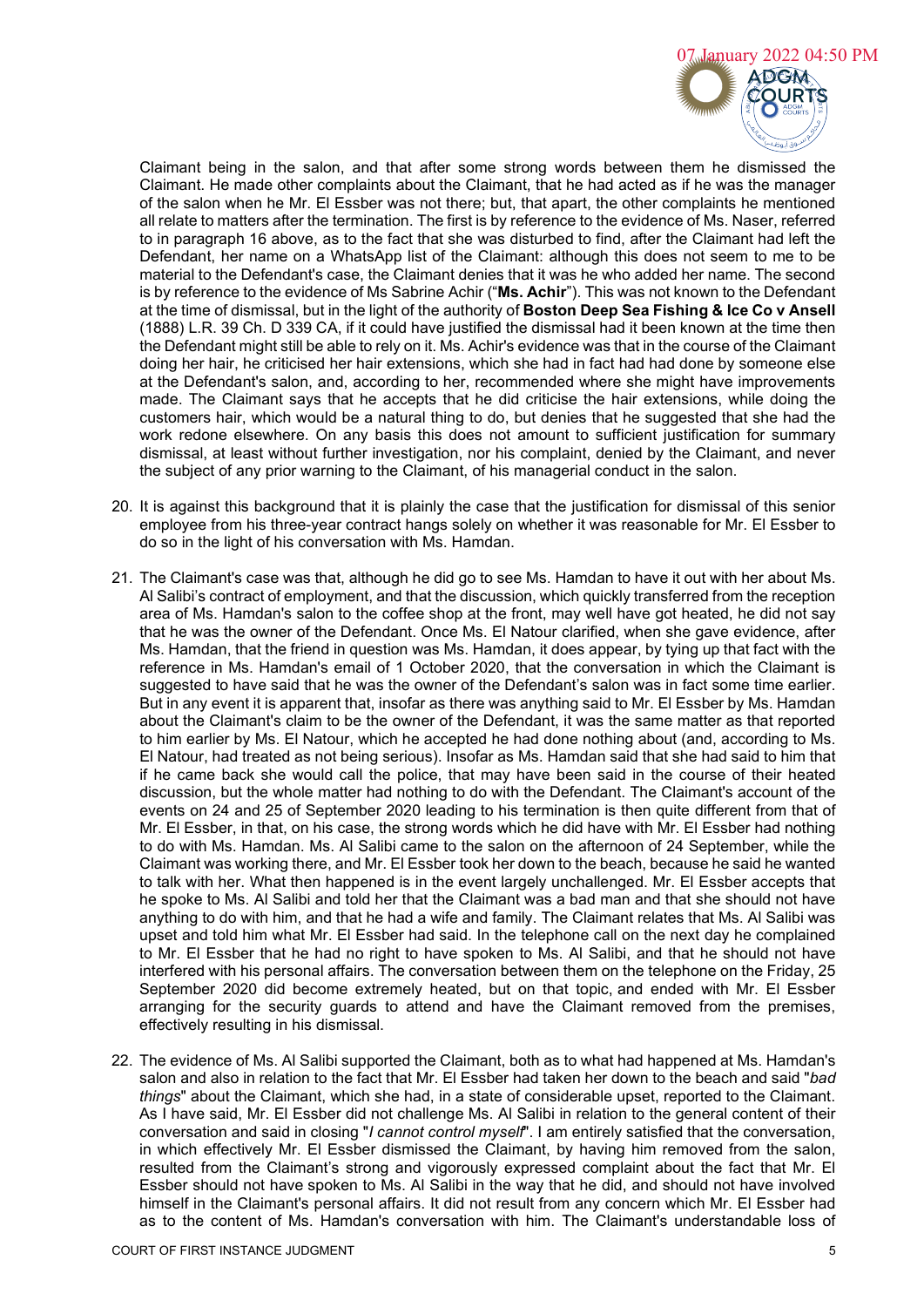

temper as a result of Mr. El Essber's intrusive conversation with Ms. Al Salibi is not conceivably justification for dismissal of him by Mr. El Essber on the grounds of gross misconduct. I am therefore satisfied that there was no ground for summary dismissal, and that the Claimant's dismissal was not for cause within clause 8 of the Employment Agreement, such that the Claimant is entitled to damages for breach of that Agreement.

### *Salary*

23. 22 months of salary (less 5 days to account for the Claimant's salary being paid to 30 September 2020) is prima facie due at AED5,000 per month. I am quite satisfied that the Claimant was in no position to mitigate his loss at any time until now, given his facing not one but two absconding summonses, leading to his imprisonment and deportation. I am satisfied that the Claimant did not do anything to contribute to his immigration position. Mr. El Essber took the view that he was protecting the Defendant against the Claimant, at that stage believing that he was justified in having summarily dismissed the Claimant. However, the result on any basis was that the Claimant was not able to obtain any employment. He is now leaving for Lebanon. Notwithstanding the very serious and well publicised position of Lebanon, the Claimant's family lives in the mountains, not in Beirut, and I am satisfied that after five months in Lebanon it ought to be possible for him to find employment as a hairdresser as remunerative as his employment by the Defendant. However, he has suffered a loss of 20 months' salary at AED5,000 per month.

#### *Commission*

24. The commission claim runs for the same period. I am satisfied that the Claimant did have a contractual entitlement to such commission on all customers to whom he supplied services in the salon, and that although there was no guaranteed sum, in practice he had received every month a sum of at least AED3,000, calculated on a basis known to and operated by the Defendant, and in any event Mr. El Essber did not challenge the 25% rate when cross-examining the Claimant. It is plain to me however that, as indeed the Claimant himself accepted, the Defendant's business will have declined by at least 50%. I award 20 months at AED1,500 per month.

### *Annual leave*

25. I am satisfied that the Claimant is entitled to one month's annual leave in respect of the period when he worked for the Defendant. In the absence of production of any employment documents by the Defendant, I accept the Claimant's evidence that he was not paid in respect of the week when he travelled to Lebanon. Whether or not he worked for the Defendant, as he asserts, during the lockdown period, I am satisfied that the Defendant is not entitled to treat the salary paid during the lockdown period as if it had been annual leave. I award AED8,000 in respect of salary and commission for that one month.

#### *Repatriation*

26. In the light of my finding that the Claimant was wrongfully dismissed, and that he has no alternative employment in Abu Dhabi, the agreed sum of AED1,900 is payable

### *End-of-service gratuity*

27. For the same reason this is due, although by virtue of s.59(2)(a) of the Regulations only in respect of the basic wage, as defined in s.65 of the Regulations, and not the commission. Hence 21 days at AED5,000 per month, namely AED3,500.

### *Health insurance*

28. I am satisfied that AED900 was deducted from the Claimant's salary in respect of the renewal of the medical insurance cover. In any event the employment agreement required the Defendant to provide medical insurance and the AED900 which I am satisfied was the proper cost of one year's medical insurance, was the obligation of the Defendant.